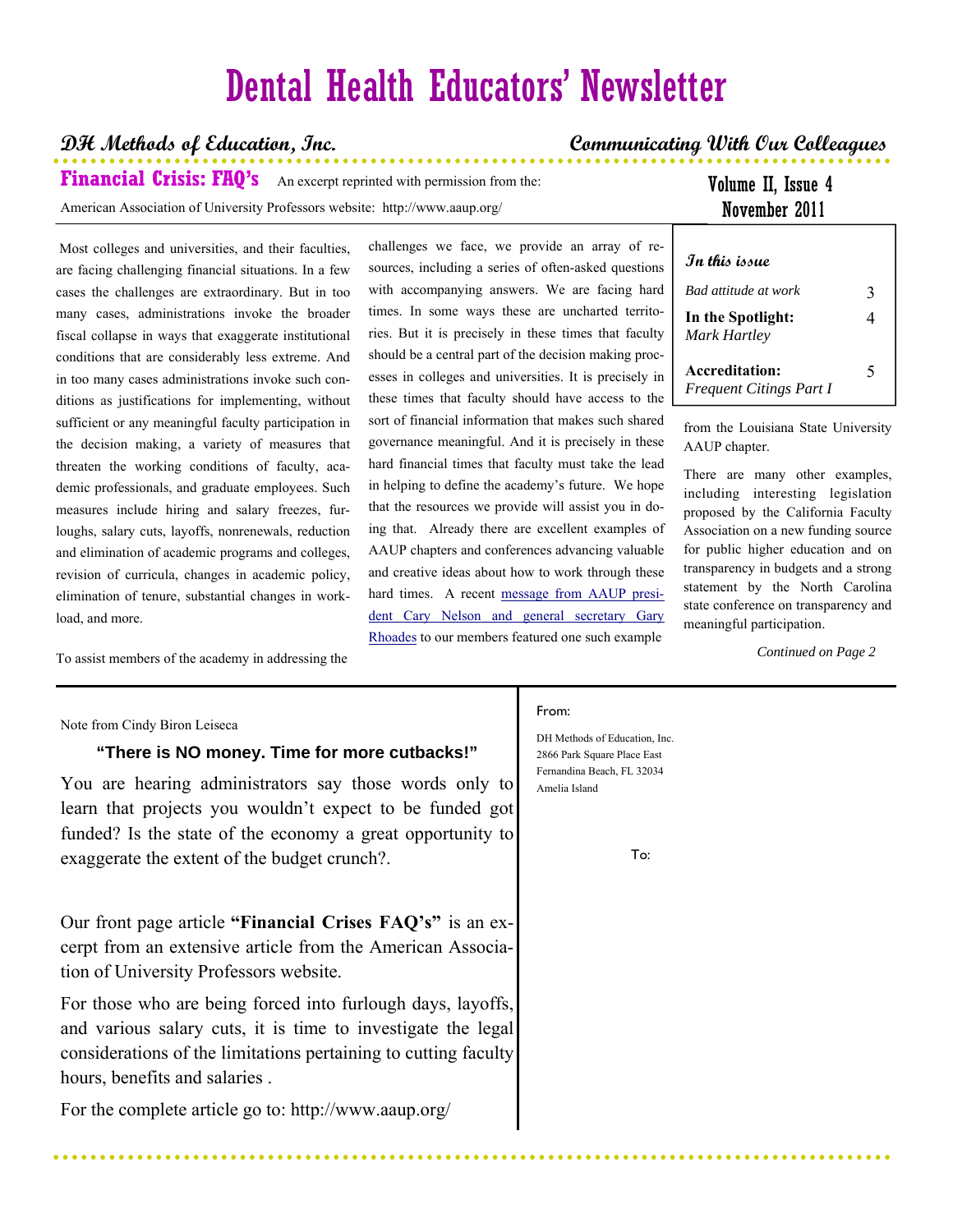### Dental Health Educators' Newsletter  $\cal{P}$

### *Continued from Page 1:*<br>**Financial Cr Financial Crises FAQ's:**

At the national office, we will continue to send out information and data to support your good work, and we will continue to reframe and redefine public discourse and public policy about higher education, emphasizing that we must reinvest in and renew our higher education system and our faculty if our country is to recover and realize its full potential, not only economically, but also culturally and socially.

For now, we offer you these FAQs, and accompanying answers, drawing on the wisdom, experience, and resources of our staff, leaders, and members. As we become aware of new issues and strategies, we will

#### **Legal Considerations**

### **1. Can my school legally furlough me or lay me off during these financially hard times?**

This is a complex question, for which factual circumstances, institutional policies, and state law may all affect a legal evaluation. The following is a nonexhaustive list of factors relevant to such an evaluation:

1)Do you have a collective bargaining contract? If so, read the language of the contract carefully and consult with your union president or grievance officer. Does it contain language about furlough or financial exigency? Does it incorporate the AAUP's Recommended Institutional Regulations on Academic Freedom and Tenure (RIR)? Does it contain a "job security" provision (i.e., language specifically stating that unit members will not be laid off in the absence of unsatisfactory job performance)?

2)Does your faculty handbook discuss furloughs or financial exigency? If there is such language in your faculty handbook, does your appointment letter refer to the handbook and incorporate it into your employment contract? The laws governing whether a faculty handbook constitutes a contract vary by state; a guidebook on faculty handbooks is available here for free.

3)Does your letter of appointment, letter of promotion in rank, or other letter specify an annual salary or a guaranteed percentage increase in salary? While contract law varies greatly from state to state, letters from an employer specifying salary amounts or raises may be considered an enforceable contract under state law. For example, in *Karr v. Board of Trustees of Michigan State University*, 119 Mich. App. 1, 325 N.W.2d 605 (Mich. Ct. App. 1982), the Michigan Court of Appeals held that a university could not furlough an assistant professor for 2 ½ days because the professor had a contract that specified his payment for the academic year, and the unpaid furlough therefore violated his contract by unilaterally reducing his salary for the year.

4) Do you hold a position that is funded through an outside source such as a government agency or a foundation? Does the grant agreement establishing your position dictate your annual salary? Teaching and research positions that are funded through outside grants may be exempt from furlough actions if the grant agreement or budget specifies a minimum salary for your position.

5) Does your state have a statute about financial exigency or furloughs?

6) If you are employed at a public university, does the method of furloughing or laying off faculty members comply with the minimal due process requirements of the U.S. Constitution, such as notice and an opportunity to be heard?

**2. Our university president isn't mandating furloughs yet, but he has asked faculty members to take two days off this month voluntarily. Is this OK?**

The answer to this question will depend upon state law and the language of your handbook or collective bargaining contract. For instance, AFSCME recently filed suit against Iowa State University after the university president asked employees to take time off voluntarily to help with a budget deficit. AFSCME claims that the request was an "attempt to negotiate directly" with unit members in violation of Iowa's collective bargaining law. No decision or settlement has been reached in the case. In the absence of a collective bargaining contract, simply asking for voluntary furloughs is less likely to pose a problem.

### **3. If it is legal to furlough me, can my university furlough me just for a day? For half a day? For an entire semester?**

As outlined above, whether or not a proposed furlough is legal depends on many factors, including institutional policy and state law. Federal law does dictate the minimum length of legal furloughs. Because faculty members are exempt employees under the Fair Labor Standards Act (FLSA), their pay may not be reduced in units of less than a full day. Furloughs in full-day units, however, would be permitted.

The propriety of a semester-long furlough would likely depend upon the specific circumstances and any governing contract or state law. Depending upon the circumstances, a semester-long furlough might resemble a layoff. Again, federal law is relevant in that layoffs of more than six months may be governed by the WARN (Worker Adjustment and Retraining Notification) Act, 29 U.S.C. §§ 2101-2109

**4. I teach at a unionized public university. The state is in the process of passing a law stating that all state employees will be furloughed for two days per month regardless of preexisting contracts. Can they do this legally?**

The answer to this question is unclear because case law on this point is somewhat unsettled. In general terms, the "Contract Clause" of the United States Constitution says that no state shall pass a law "impairing the obligation of contracts." U.S. Const., art. I, § 10. The Contract Clause is violated "when one alleges that he or she has a contract with the state, which the state, through its legislative authority, has attempted to impair." *University of Hawaii Professional Assembly v. Cayetano*, 183 F.3d 1096, 1101 (9th Cir. 1999) (citations omitted).

In order to determine whether contract rights have been impaired, the courts ask three questions: "1) whether a contract exists as to the specific terms allegedly at issue, 2) whether the law in question impairs an obligation under that contract and 3) whether the discerned impairment can be fairly characterized as substantial." *Gen. Motors Corp v. Romein*, 503 U.S. 181 (1992); *Robertson v. Kulongoski*, 466 F.3d 1114, 1117 (9th Cir. 2006). Furthermore, laws that substantially impair contract obligations can still be legal if they are determined to be "reasonable and necessary to serve an important public purpose." *U.S. Trust Co. v. N.J*., 431 U.S. 1, 25 (1977). For more information about gathering and assessing institutional financial information in order to address whether or not actions impairing contractual obligations are "reasonable and necessary," see http://www.aaup.org/AAUP/ Financial/Finance/.

### **The DVD for the Advanced Clinician:**



http://www.dhmethed.com/product/AFOF.html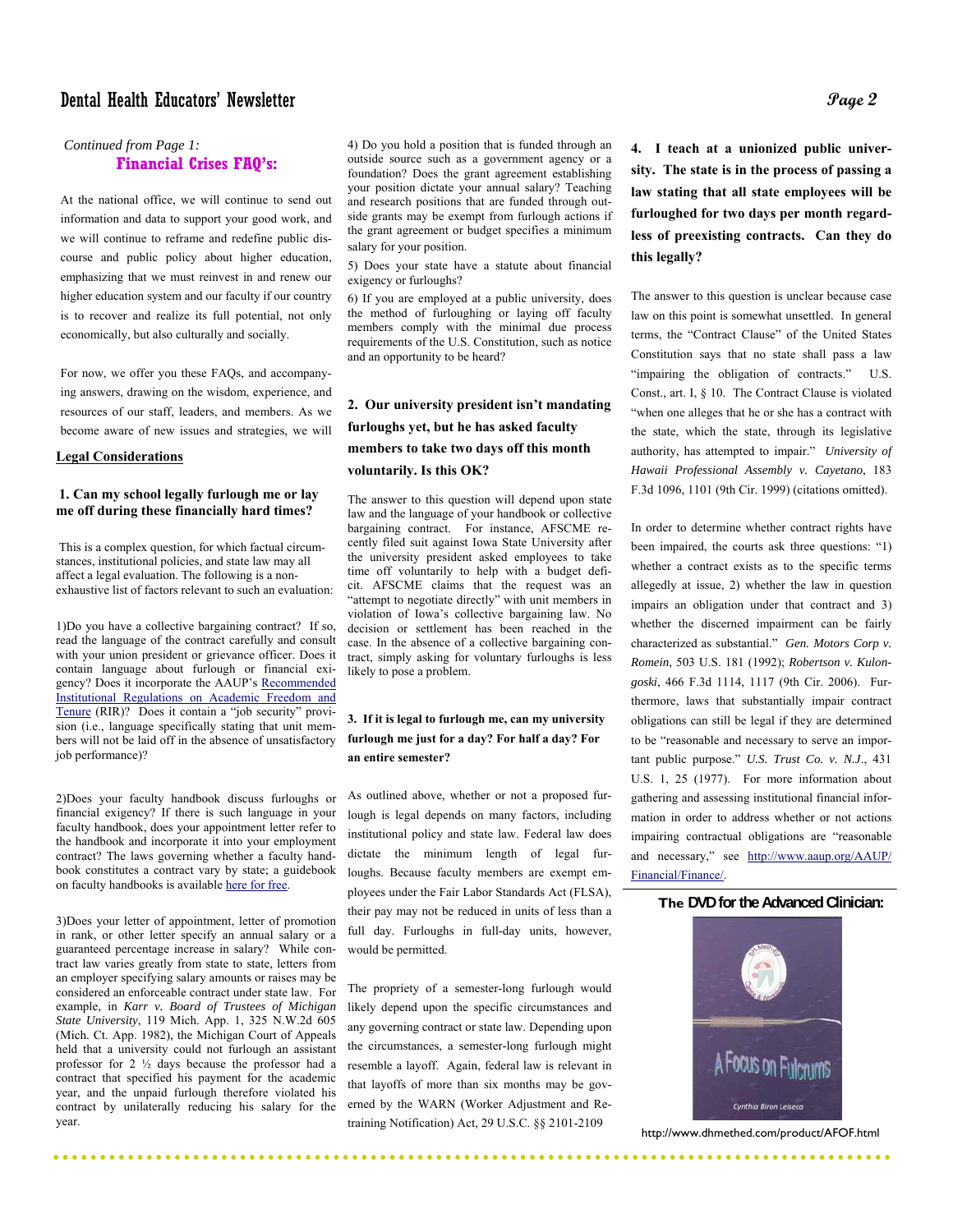## **Your bad attitude at work can sap productivity**

By Barbara Bartlein

Too many employees dislike their jobs and view them as "have to" instead of "get to," according to Roxanne Emmerich in her new book, *Thank God It's Monday: How to Create a Workplace You and Your Customers Love.* This creates a negative culture of excuses, whining, gossiping and complaining with little focus on achieving successful. And now, with all the layoffs, it seems those "left behind" are stressed and so fearful with twice the work and half the friends, they have lost their ability to get results. According to Emmerich: Your bad attitude at work can sap productivity .

- More than 91% of people spend a large portion of their day frustrated by their coworker's dysfunctional behaviors, and regularly think about quitting their jobs.
- Managers waste 37% or more of their day dealing with dysfunctional and unproductive behavior.
- More than two thirds of the workplace is considered to be "disengaged" according to polls by Gallup.
- One dollar out of every three payroll dollars is lost due to disengaged employees.

Many organizations attempt to address negativity in the workplace, but end up putting Band-Aids on the problem. Quality initiatives, process improvements, team building -- all of which can be good. But if they are put on top of a culture of excuses and passive aggressive behavior, they will not be successful. Organizations can improve their cultures by openly addressing negativity and making it clear what types of behaviors are expected. Rather than pushing dissent underground, it is much more positive to flush it out and deal with issues directly. The institutional pathology of avoiding hard discussions and decisions must be overcome to make progress toward a positive culture. *Thank God It's Monday* also suggests that employees:

*Need to realize that they are in charge of the solutions.* Employees must step up and confront gossips by saying, "sounds like you need to go to that employee directly. I don't want to be a part of any gossip." Each individual needs to take the initiate instead of passively waiting for things to change.

•*Can't listen to excuses.* This only reinforces a "can't" attitude instead of a "can do" approach. Excuses lead to mediocrity and this becomes contagious. Don't lower your standards to the lowest common denominator. If someone is giving out excuses, simply say, "Thanks for sharing why you can't...but how CAN you? I expect you to make it happen."

•*Confront the whiners and complainers.* If someone is whining, ask them to please list three solutions and make a top recommendation and then put them in charge of implementation. When I was VP of a large hospital system, my motto always was, "If someone complains about the Holiday Party, they are automatically in charge of it for next year."

•*Don't play the victim.* The helpless approach only promotes a powerless culture. Victimhood keeps us stuck, according to Emmerich, and it isn't good for the individual or the organization. We all have to take responsibility for our decisions and actions. And don't reinforce the victims around you with commentsl like, "How DO you take it?"

•*Don't wait on the sidelines.* Too many people are so anxious about the recession and the economy that they are frozen waiting for the worst. Emmerich suggests that it is more productive to work at shifting the workplace culture. List the results you want each week as a team and celebrate when they are achieved. Get results with teams that can deliver them.

• Now is the time to get focused on being successful. Simply delivering service doesn't cut it during times like this. Instead, start adding massive value and make sure you don't sign up for the recession. hear more on how to create a positive environment at work and get leads for some great freebies, check out this podcast Creating a Positive Work Culture.

Barbara Bartlein is the People Pro. She provides keynotes, teambuilding and executive coaching. Get her FREE e-mail newsletter at www.thepeoplepro.com.

For more information, call 414-747-1842 or e-mail barb@thepeoplepro.com.

## *The Sharpening Horse Kit*

**"An easy to teach and learn technique that allows students to obtain truly sharp instrument cutting edges!"**  *Jill S. Nield-Gehrig*

### **Featured in the next (7th) edition to be released February 2012**



Allows you to sharpen along the length of the blade to produce the perfect cutting  $edge<sup>1</sup>$ 

### **Limited Christmas Gift Offer From Now until Dec. 31, 2011**



 purchase of this 2nd Ed. DVD at **"Our Store"** Includes a **FREE**

*Sharpening Horse Kit* 

### **Go to the link to purchase:**

http://www.dhmethed.com/product/PIPISE.html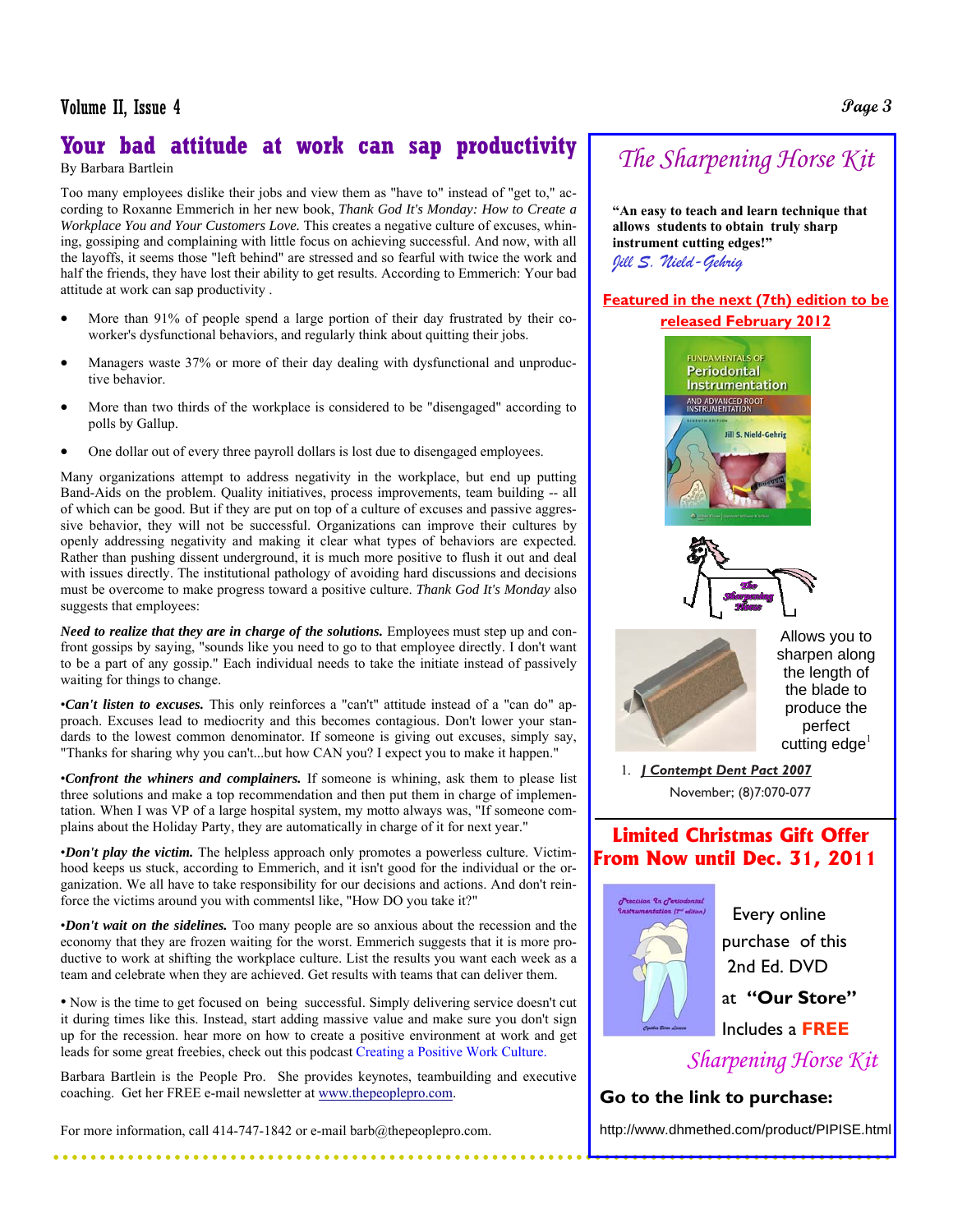### Volume II, Issue 4 **Page 4**

**In the Spotlight** 



**Mark Hartley Editor of RDH Magazine** 

 As the editor of RDH Magazine, Mark Hartley has become well known to all in the profession of dental hygiene. We love his editorials. We see him at ADHA, ADA, UOR and at numerous other meetings. He attends all the ADACODA meetings that are open to all attendees at national conferences so he can stay on top of what is going on in our dental hygiene programs. He continues to be our advocate, mentor, and in many ways an advisor. Why? Because Mark has an analytical, albeit, heartfelt side that helps us keep things in proper perspective. When we face issues that are a threat to our profession, we as hygienists can flare up in frustration and outbursts. Mark helps us stay on an even keel. He cares deeply about the contributions we as dental hygienists make to society. Behind the scenes Mark has made a big difference for us and the dental hygiene care we give to society.

 When Mark was approached about being spotlighted in this newsletter, his immediate response was, "That will be a snoozer, who would want to read, never mind write about me?".

I asked Mark a few questions. Here they are **(in bold text)** along with his replies:

### **How many years have you been the editor of "RDH"?**

 I was basically a flunky for RDH throughout most of the 1980s and early 1990s. Did proofreading, subbed in for editors when they were on vacation or on the road. In 1995, PennWell acquired RDH and asked me to help with the transition. I must have done all right, because the company asked me to stay on as the editor. So I have been the editor since 1995.

### **What did you do before that?**

 I started out as a newspaper journalist. Covered school boards, city hall and police departments. A friend of mine was a sportswriter. Although I liked sports as a fan, I never considered sports writing as a career option. But, believe it or not in this nation of sports fanatics, this friend of mine was having trouble finding help. So I started writing about a few games to help out and eventually drifted into sports writing full time. Sounds nice, doesn't it?

 Along the way, though, I got married and had children. Spending my evenings watching sports events was not that well accepted at home front after awhile. Another friend of mine was a dental student. We would talk about dentistry and his career. So when the option of entering business-tobusiness publishing for the dental profession came up, I took it, and now spend most evenings at home, even though the kids have all left the roost.

### **I see you at accreditation meetings and know you are investigating all the issues. Tell me more.**

 I think part of the blessing of me being the editor of RDH is that I don't have a crusading agenda. I'm not going to push one philosophy over another. But that's not to say there have not been a couple of issues that move me in a personal way. The first is kind of old by now. But I did have some experience in writing about OSHA regulations (in industrial applications).

 Regardless, I never thought of myself as being a diehard advocate of workplace safety. But when I en countered hygienist after hygienist retiring prematurely due to occupational injuries, I sure as heck became one. It is very irritating to me when I see examples of hygienists trying to survive occupational injuries. In most cases, it's entirely preventive, whether through actions from the employer or the hygienist. The second issue is the more recent one that you referred to. The CODA inspired proliferation of dental hygiene schools never seemed accidental to me. Dentistry is shooting itself in the foot by releasing hordes of hygienists into the marketplace, and everyone single one of them is experiencing some level of angst about what is happening in this economy.

How is that helping patient care?

**This is so typical of Mark., you want to write about him and he selflessly makes it about something he values more—patient care.**

 It would be remiss of me not to mention that those of us who have had the honor of working with Mark in our role as columnists for RDH consider him one of our greatest mentors.

 When you are fired up about a professional issue or topic, Mark will say.

 "Let's wait until your emotions are not so high".

 When you are afraid to write about something for fear some readers will not like your article, he says,

 " Don't get all gun shy on me, express yourself and if we get letters and emails from those who disagree, we are getting their attention and broadening their horizons. We don't write to get people to agree with us, we write to inform, generate inquiry, and learn from our research, as well as from the responses we get from our readers."

 Thank you, Mark. You have been a great mentor and inspired many to take action and serve the greater good. ♦

witten by Cindy Biron Leiseca



**Boot Camp for Dental Educators! March 1-4, 2012 Harborfront Hampton Inn & Suites19 South 2nd St. Fernandina Beach, FL** 

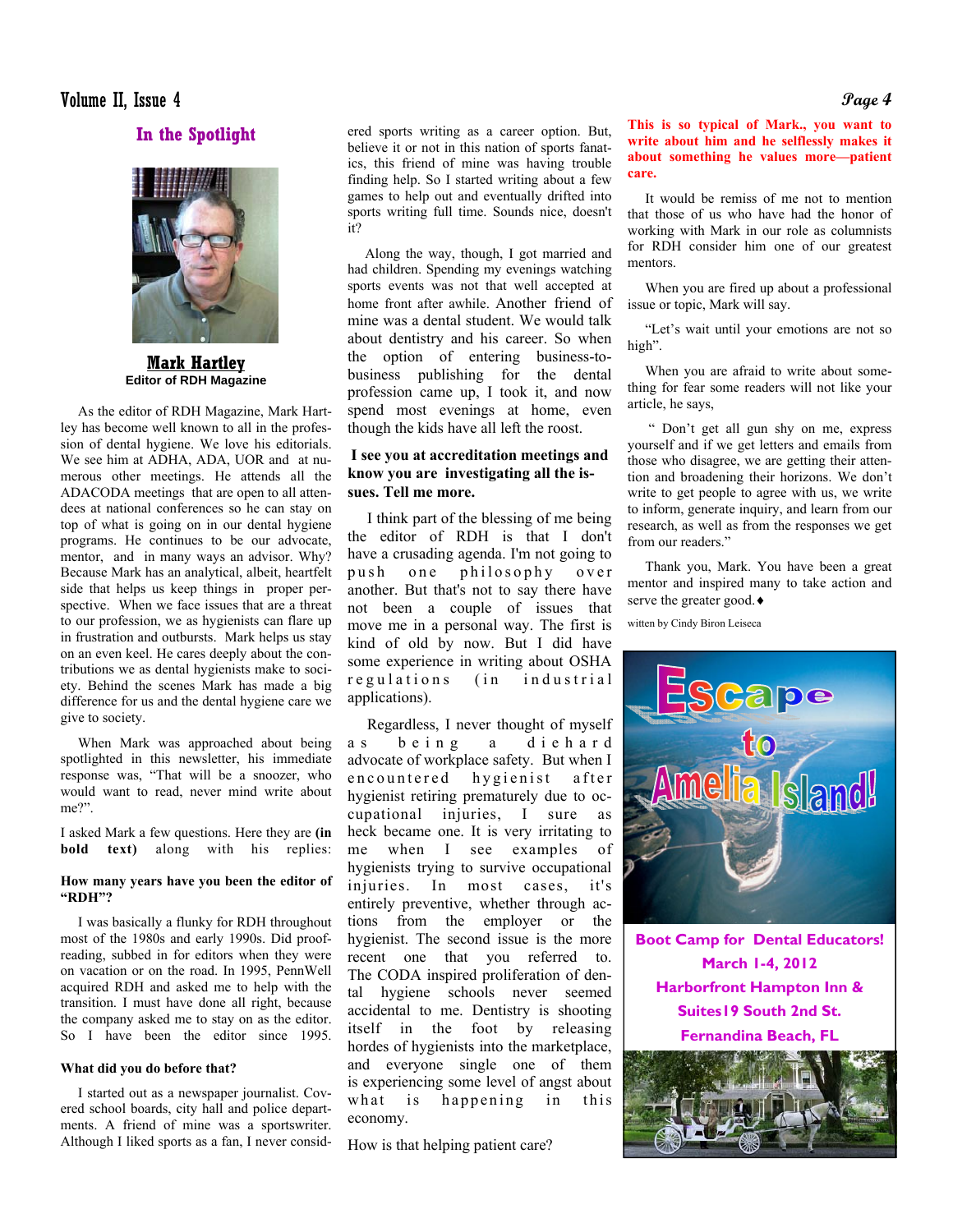Volume II, Issue 4 Dental Health Educators' Newsletter

# Accreditation: Frequent Citings Part I by Cindy Biron Leiseca

The most recent *Frequency of Citings* lists available on ADACODA website to date are from January 2000 to October 2008. This is Part I of a series of articles. Future newsletters will include details on the findings and solutions for demonstrating compliance with standards focused on DA & DH separately. Here is the link to ADACODA lists:

http://www.ada.org/342.aspx#Frequency

The bar grafts to the right provide an overview of the combined total of individual items per standard (i.e 2-8 a, b, c, d, e) described in **most frequently** cited standards. Standards that do not have a maximum of 20 citings in at least one item within a standard are not reflected in these grafts. There are differences in standard titles and content but most often similarities in verbiage in same number standards.

Standard 1-1 Institutional Effectiveness **●**

Formal on ongoing outcomes assessment, 69 DH citings 102 DA citings.

Standard 2-4 **●** Curriculum Management Plan specific to DH. 217 DH citings.

Standard 2-5 **●** Curriculum depth and scope. 59 DA citings

Standard 2-6 & 2-7**●** Written documentation of each course in the curriculum: 273 DA citings, 201 DH citings.

Standard 2-8● Graduates must be competent in knowledge and skill of supportive treatments. 171 DA citings.

Standard 2-9**●** Student evaluation methods that measure defined program competencies. 87 DH citings.

Standard 2-18**●** Difference between DA & DH

DA: Competency in taking radiographs on campus prior to extramural clinics. 53 DA citings

DH: Patient Care Competencies ages/patient types. 269 DH citings

Standard 2-19**●** Difference between DA & DH

DA: Faculty instruction/evaluation throughout radiographic technique experience. 32 DA citings.

DH: Competency in DH process of care. 298 DH citings

Standard 2-20**●** Competency in treating all periodontal disease types. 40 DH citings

Standard 2-27**●** DA clinical phase performance elevated throughout the curriculum. 87 DA citings.

Standard 2-31**●** DA objective evaluation criteria in extramural sites. 59 DA citings

Standard 2-32**●** Objective evaluation methods must measure pre/ clinical course objectives.

Standards 3-7**●** Faculty must have teaching methodology, plus training in subjects they teach.. 83 DA citings, 105 DH citings

Standard 3-8 **●** DA faculty teaching didactic courses need baccalaureate degree. 77 DA citings

Standard 3-9**●** Preclinic/clinical after 2000 must have CDA. 66 DA citings



Standard 4.6 o Instruments provided for specialties. 128 DA citings

Standard 4.8 **●** Radiology facility equipment, manikins. 50 DA citings

Standard 5 **●** Difference in titles between DA & DH

DA: Patient Care policies, immunizations, emergencies. 148 DA citings

DH: Health & Safety, policies, immunizations, emergencies. 78 DH citings

Standard 6 **●** Difference in titles between DA & DH

DA: Research Program , QA, review of patient care. 21 DA citings.

DH: Patient Care Services, QA, evidence base care. 204 DH citings *The DH programs have more on-campus clinics than do DA programs (who are not responsible for QA at extramural sites.) DH programs have stringent QA requirements with onsite clinics and QA throughout the curriculum.*